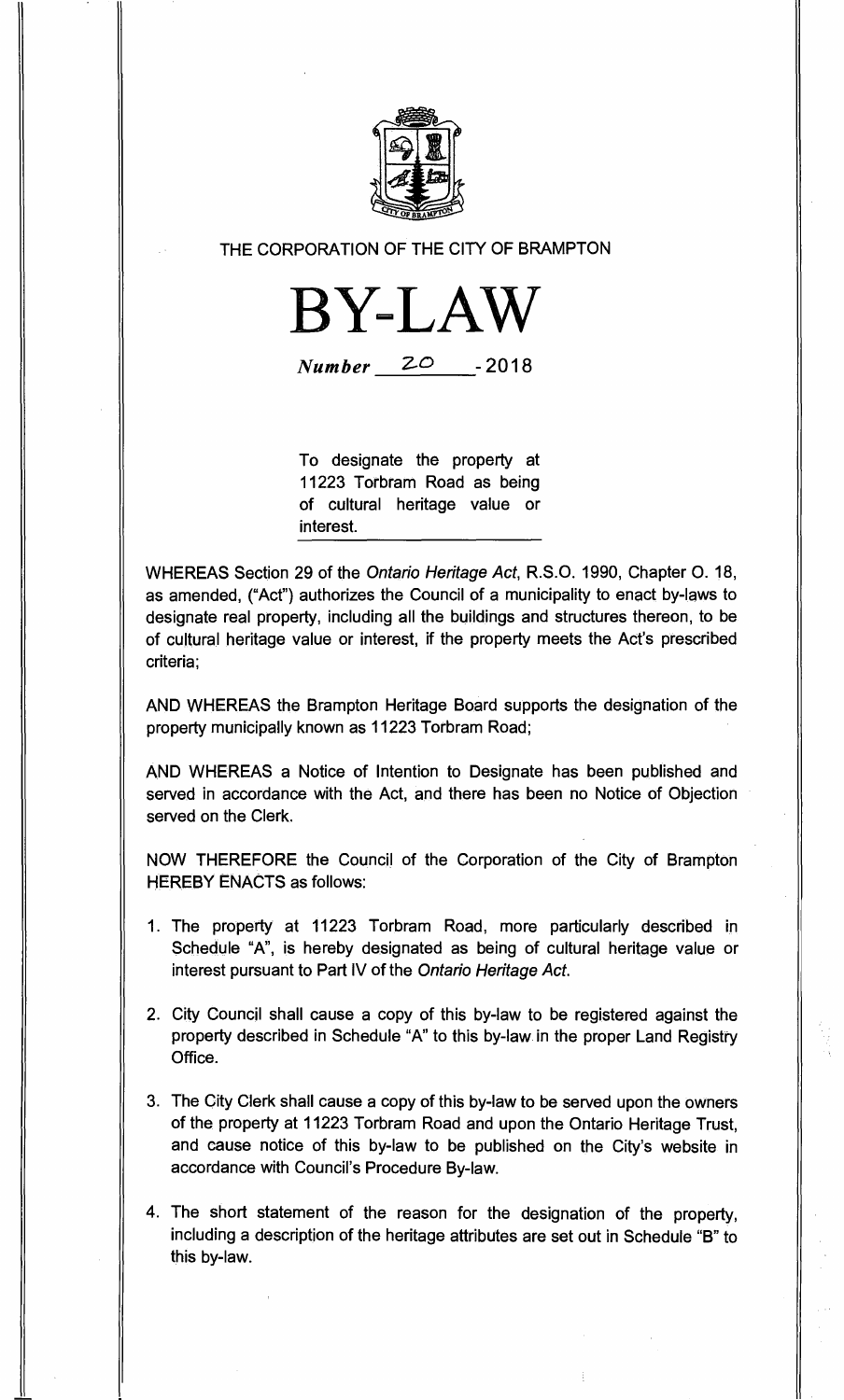**ENACTED and PASSED this 21st day of February, 2018.** 





 $\bar{\mathcal{A}}$  .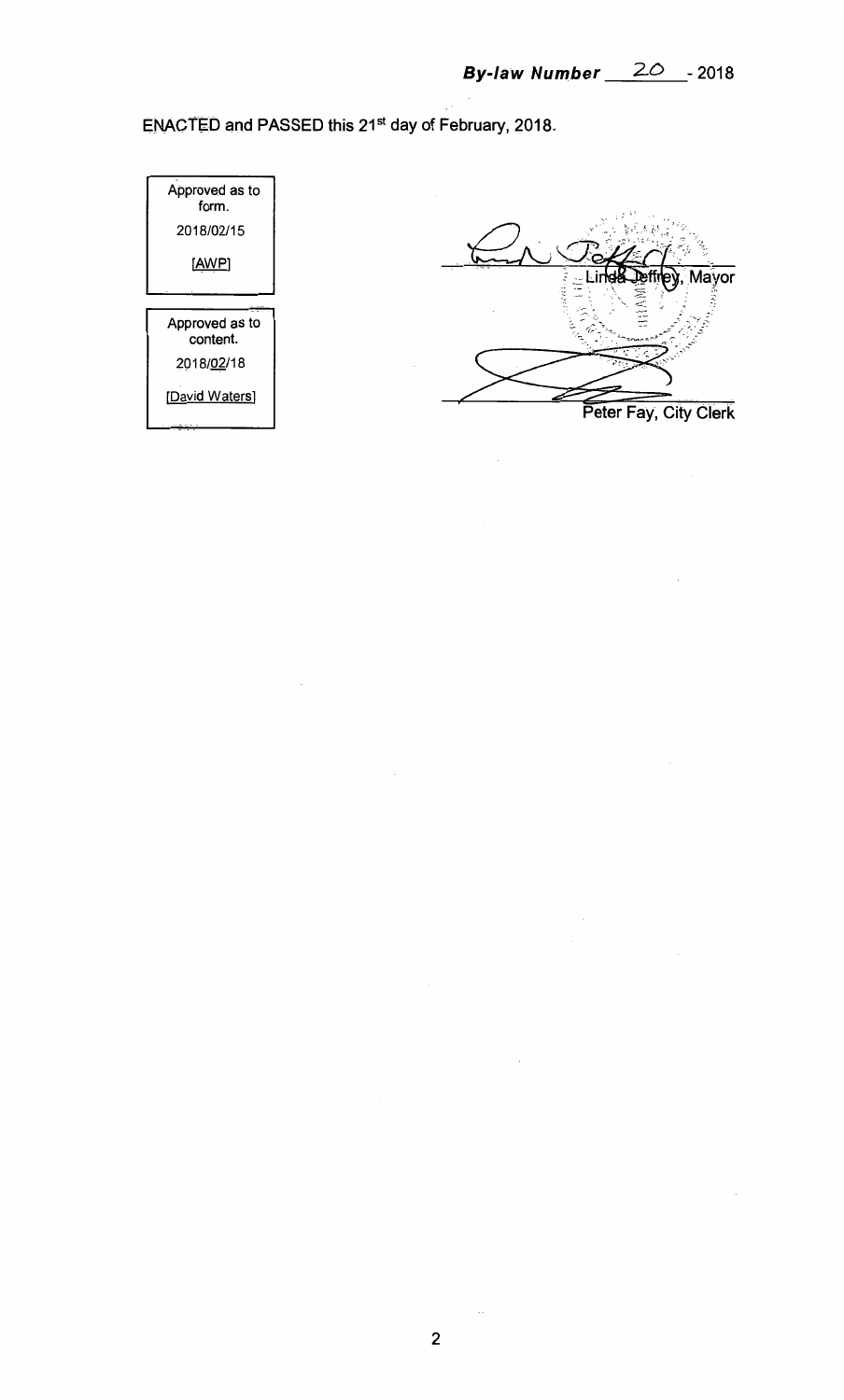## **LEGAL DESCRIPTION**

PT LOT 16, CONCESSION 6 EHS, DESIGNATED AS PART 14 ON PLAN-43R-18218, EXCEPT PT 12 ON PLAN 43R-32842.

 $\sim 10^6$ 

14222-0813 (LT)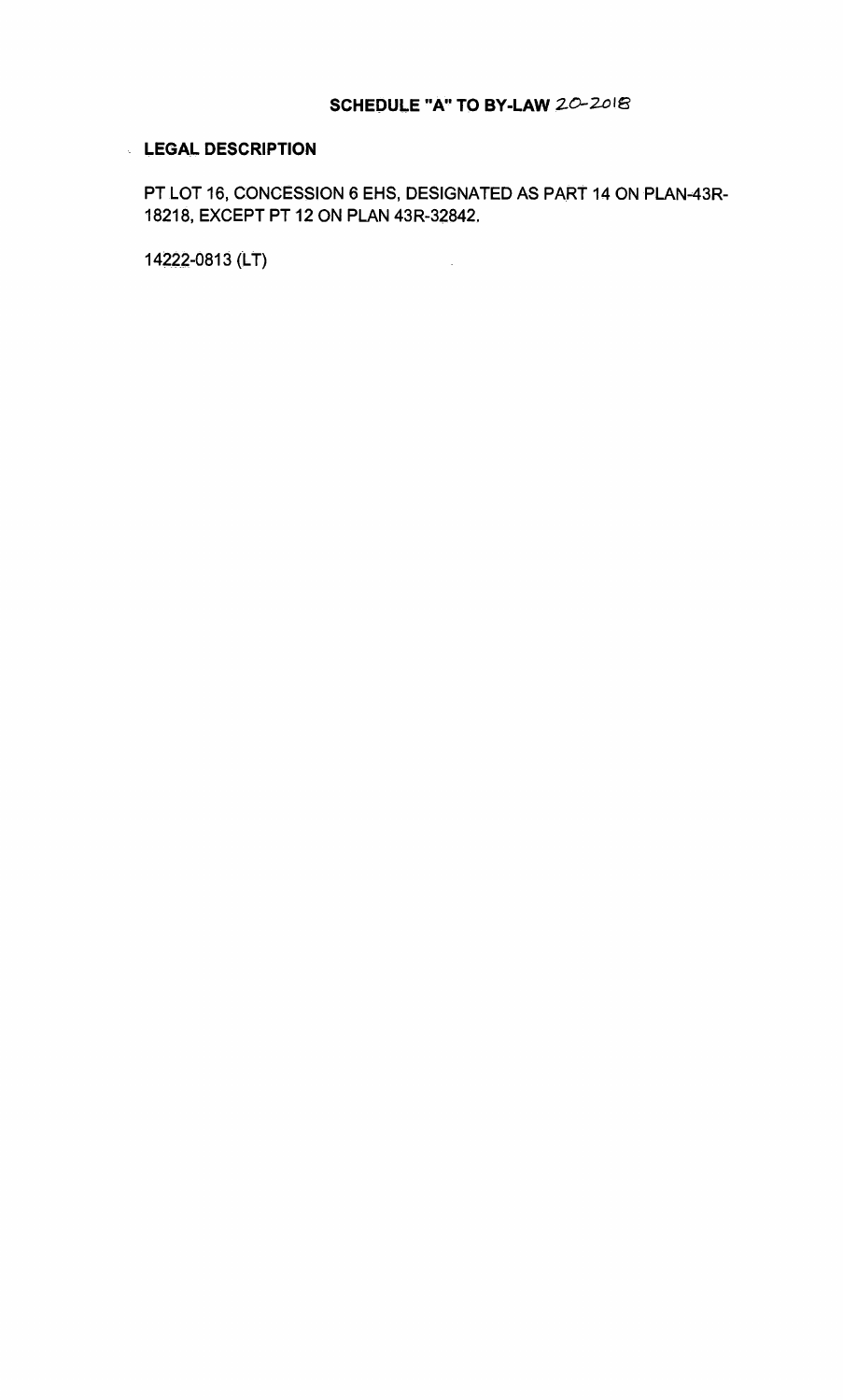### **SCHEDULE "B" TO BY-LAW zo-Zoia**

### **DESCRIPTION OF PROPERTY:**

**The property at 11223 Torbram Road is approximately 9.8 acres located on the east side of the Torbram Road, north of Countryside Drive. The subject site contains one-and-a-half storey single detached dwelling, several trees, and several accessory structures including a large gambrel-roof barn, long driveway and agricultural fields.** 

# **SHORT STATEMENT OF THE REASON FOR THE DESIGNATION OF 11223 TORBRAM ROAD:**

#### Design/Physical Value

**The cultural heritage value of 11223 Torbram Road (Hewson Farmhouse) is related to its design or physical value as a representative example of a Gothic Revival residence from the late 19th century. The Gothic Revival period in ,Canadian architecture occurred between 1830 and 1890. Gothic Revival was widely used for churches, colleges and other public buildings, but residential dwellings were also built in the style. Common features on Gothic Revival houses include steep gable roofs, gabled dormers, arched windows, and decorative bargeboard and other millwork.** 

**Built between the 1870s and 1880s, the Hewson Farmhouse has many characteristics of the Gothic Revival style. It is a one-and-a-half storey, T-shaped brick structure with cross-gable roof. The front fagade is defined by** a **projecting central bay and three steeply-pitched gabled dormers, with the central dormer being the largest. The dwelling also features arched windows with brick voussoirs and wood sills, and two bay windows.** 

**The farmhouse once had fine architectural features that were staples of the Gothic Revival style including bargeboard and finials on the gabled-dormers, roof , gable finials, large front porch with fretwork and central balcony, and tall corbelled chimneys. The original red brick and buff brick quoining and window arches have been covered by white paint.** 

#### Historical/Associative Value:

**The property is also valued for its association with the Hewson family. The property at Lot 16 Concession 6 EHS, Chingaucousy Township was originally owned by John Bostwick Senior, who received the Crown Patent for the 200 acre parcel in 1826. Thompson Thompson bought the southwest half in February 1832 and immediately resold the property to James Hewson. The** City of Toronto and the Home District Commercial Directory (1837) **locates James Hewson on Lot 16, Concession 6 EHS Chinguacousy Township. The Assessment Roll (1844) also notes that James 'Hughson' was located on**. **Lot 16, Concession 6.** 

**The Hewsons were an early settler family in Chinguacousy. James Hewson and his sister Mary, who became Mrs. Woodhall, immigrated to Upper Canada from Yorkshire, England, in the 1830s. James, born in York Fleet, was the brother of Matthew Hewson who fought in the Battle of Queenston Heights and received a medal for his bravery.**